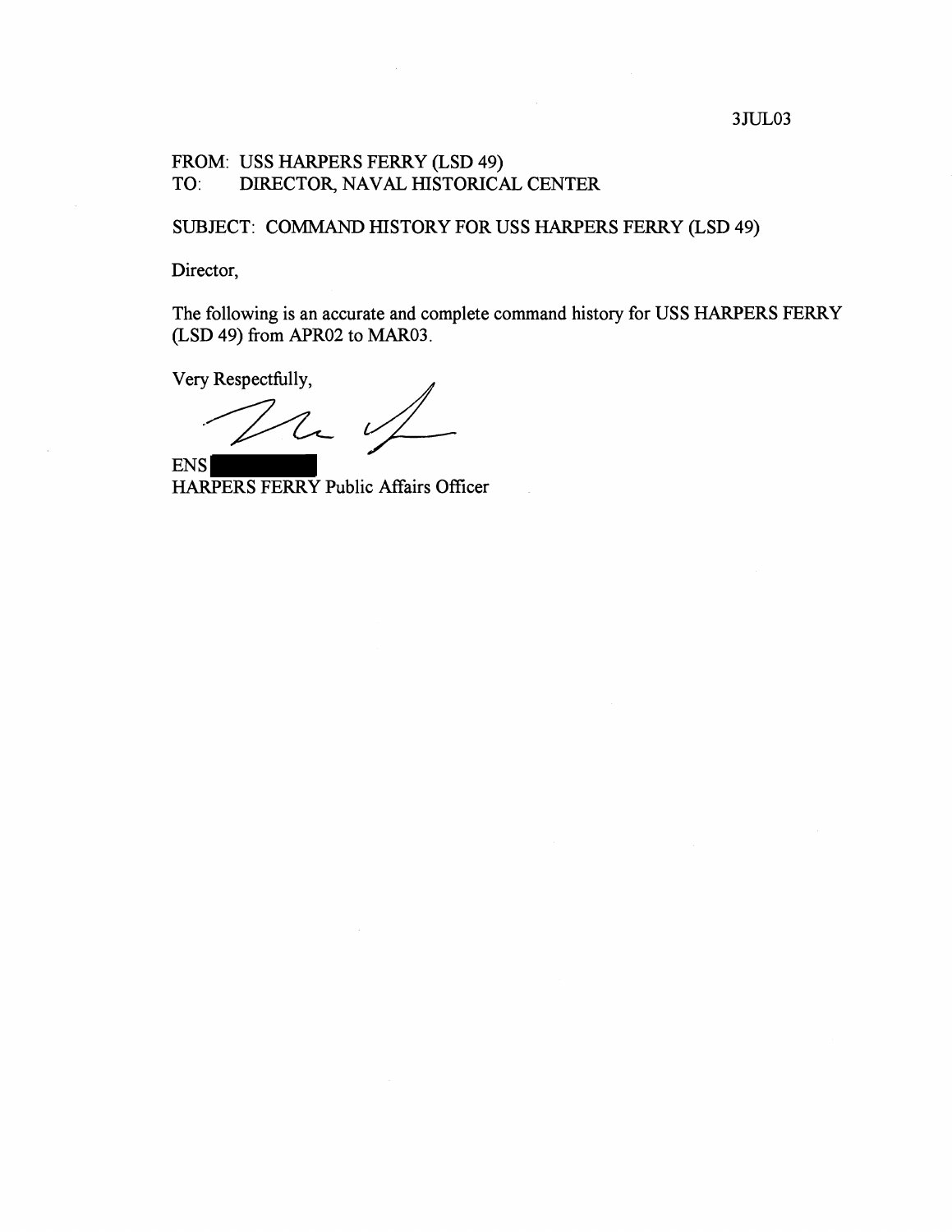

# **COMMANDER, USS HARPERS FERRY (LSD-49)**

# **Command History**

# **I. Command Composition and Organization:**

- *Commanding Officer:* Commander Bradley D. Martin n
- *Executive Officer:* Lieutenant Commander John P. Sanford
- *CommandMaster Chief'* CMDCM (SW) Robert L. Palmer  $\blacksquare$
- UIC: 21852

HARPERS FERRY is assigned Forward Deployed Naval Forces. The new compliment consists of a total of 30 officers and **278** enlisted personnel, with the ability to embark approximately 500 Marines.

1. HOMEPORT: *Sasebo, Japan:* Home of the headquarters of Amphibious Force SEVENTH FLEET Detachment Sasebo, and the Commander Amphibious Squadron ELEVEN embarked onboard the USS ESSEX (LHD 2). The complete list of commands are: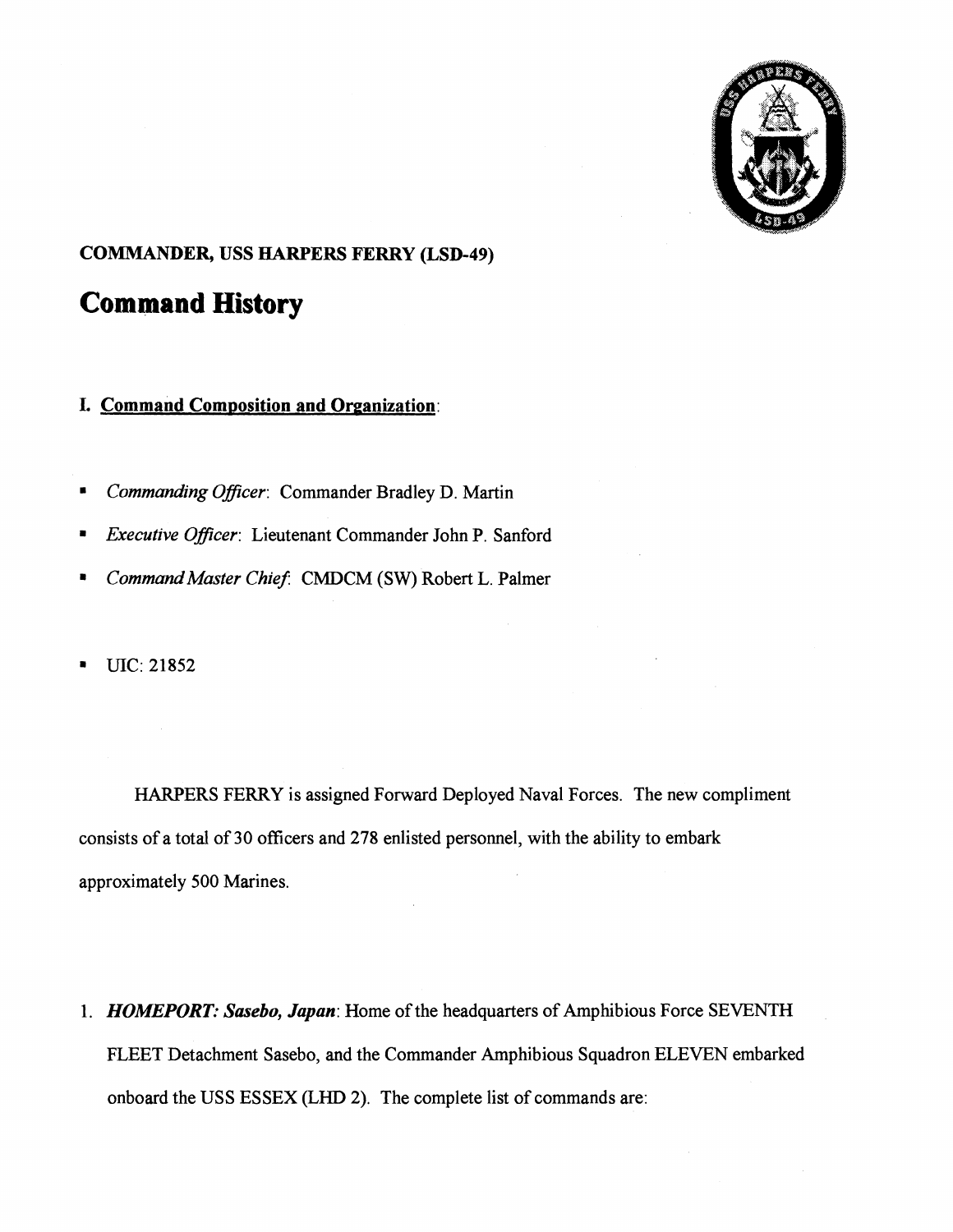- a. Commander, Amphibious Squadron ELEVEN (CPR-11)
- b. Commander, Mine Countermeasures Division ELEVEN
- c. USS ESSEX(LHD 2)\*
- d. USS JUNEAU (LPD 10)\*
- e. USS FORT MCHENRY (LSD 43)\*
- f. USS HARPERS FERRY (LSD **49)\***
- **g.** USS SAFEGUARD (ARS 50)
- h. USS PATRIOT (MCM 7)
- i. USS GUARDIAN (MCM 5)
- \* All of which form the ESSEX Amphibious Ready Group **(ARG)**

#### **11. Chronoloev 2002:**

#### **April**

**2-5:** Rear Admiral Rhuehe embarks ESSEX ARG (USS ESSEX, USS FORT MCHENRY, USS GERMANTOWN) for exercise RAMEX.

**5-12:** GERMANTOWN conducts landing of Naval Mobile Construction Battalion Unit 4 and security elements from the 31<sup>st</sup> Marine Expeditionary Unit, in direct support of OPERATION ENDURING FREEDOM off the coast of Basilan Island, Philippines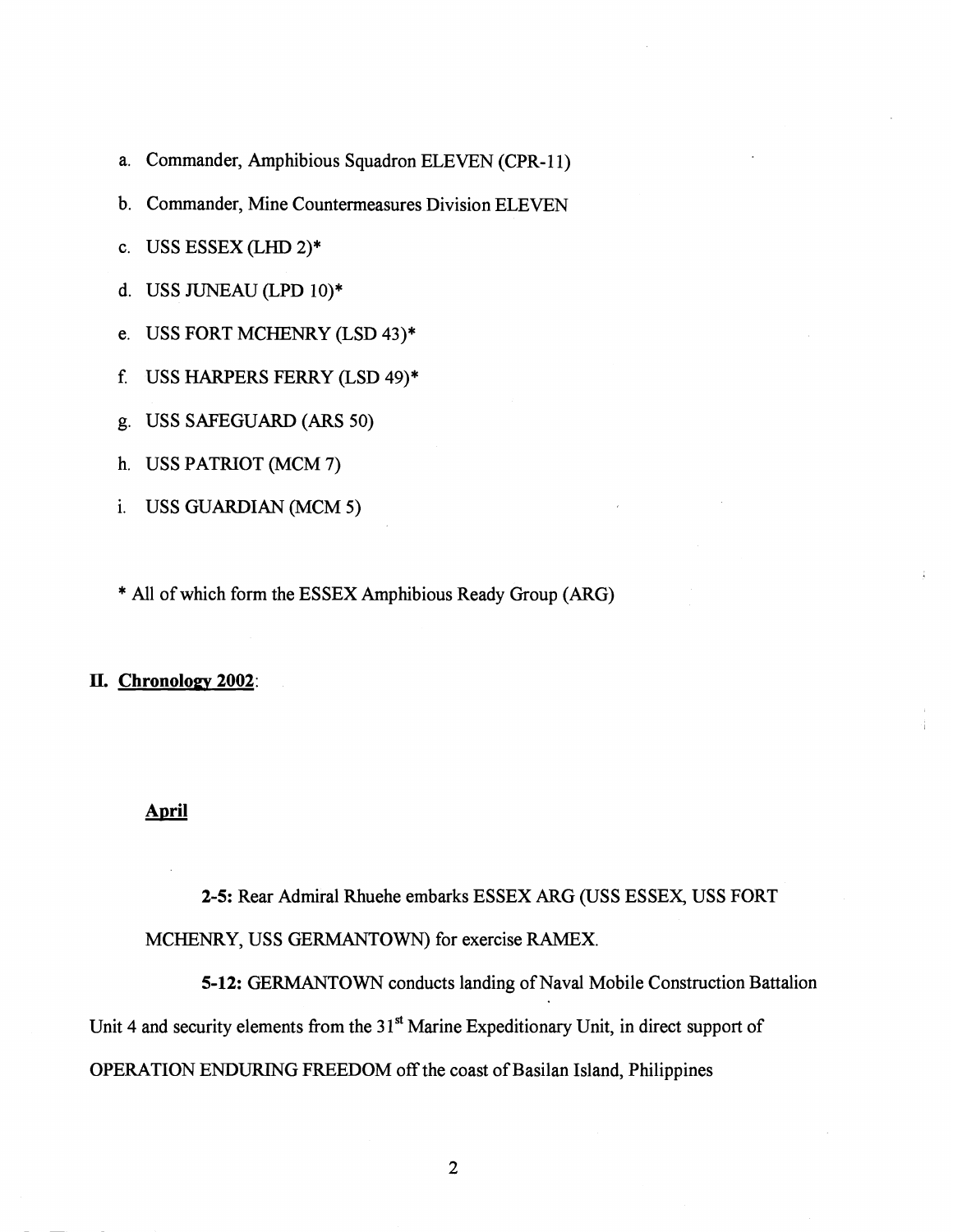# May

**1-31:** Inport Sasebo for Spring upkeep.

# - **June**

**1-22:** Upkeep inport Sasebo.

**22-24:** Underway Demonstration.

**25-28:** N7 staff members embark GERMANTOWN for Final Evaluation Period

(FEP).

# July

**1-15:** Upkeep period inport Sasebo.

**16:** Depart enroute Pearl Harbor.

**29:** GERMANTOWN chops to THIRD FLEET enroute to Pearl Harbor for hull swap with USS HARPERS FERRY (LSD 49).

#### **August**

**1-27:** GERMANTOWN begins HULL SWAP with HARPERS FERRY in

Pearl Harbor.

**15:** GERMANTOWN and HARPERS FERRY have official Exchange-of-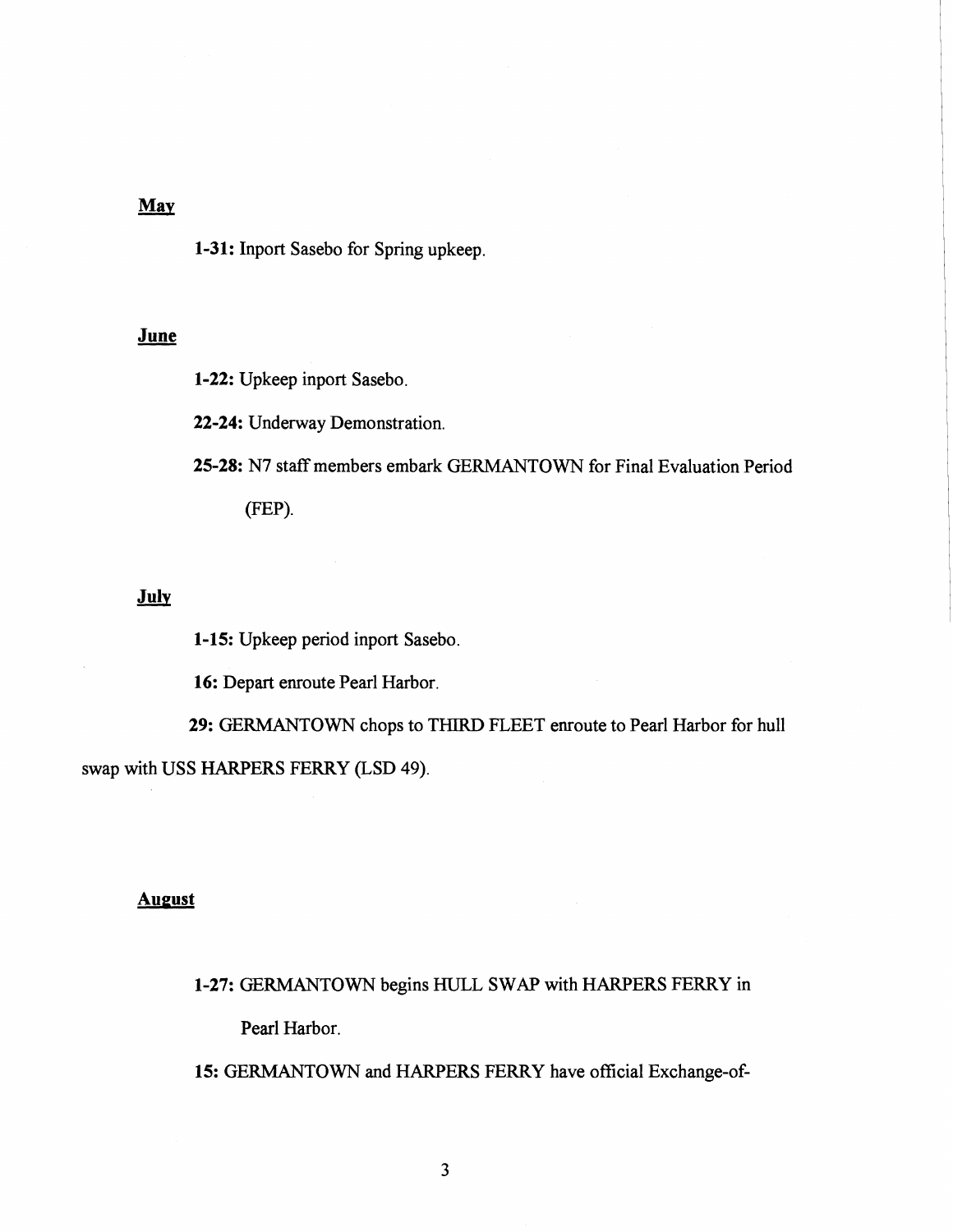Command ceremony in Pearl Harbor.

**28:** Depart Pearl Harbor, enroute to Sasebo.

#### **September**

**4:** HARPERS **FERRY** chops to COMSEVENTHFLT.

**12:** Inport Sasebo.

#### **October**

**3-5:** Enroute Okinawa for onload.

**5-9:** Arrive at Okinawa, embark elements of **3 1"** MEU.

**10:** Depart Okinawa enroute to Guam.

**14-18:** Inport Guam.

**19-25:** Depart Guam, enroute Darwin, Australia.

**25-27:** In port Darwin Australia.

**28:** Depart Darwin, en route East Timor for HUMANITARIAN ASSITANCE.

OPERATIONS (HA)

**25-28:** Rear Admiral Ruehe travels to Dili, East Timor to support CTF-76

HUMANITARIAN ASSISTANCE operations and engage COMUSGET.

**31-3 (NOV):** CATF Surgeon assists HARPERS FERRY is Medical Department during Dili, East Timor HA operations.

#### **November**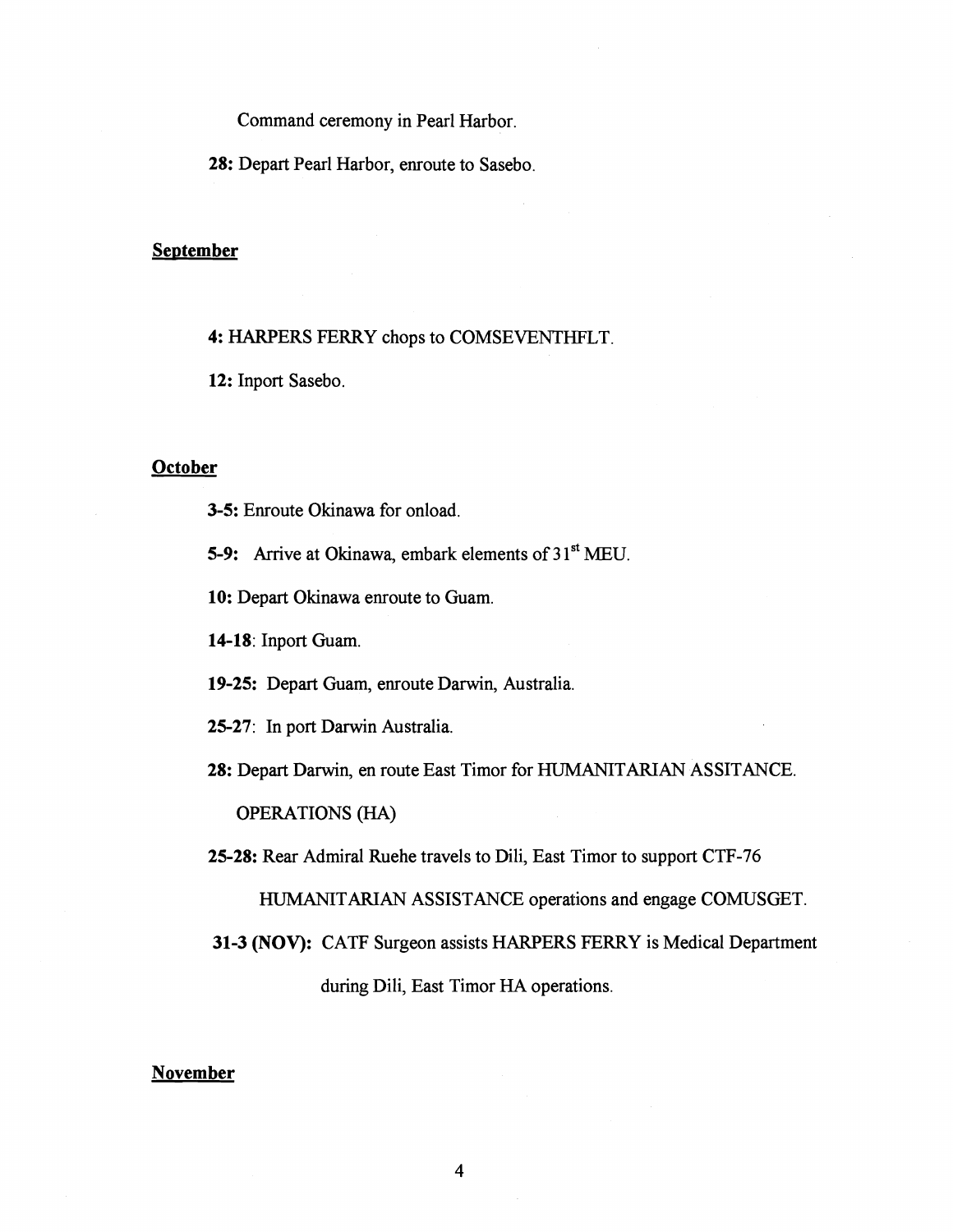**4-8:** Enroute Hong Kong.

**9-13:** Inport Hong Kong.

**14-16:** Enroute Okinawa.

**16-17:** Inport Okinawa for offload.

**17-21:** Enroute Sasebo.

**21:** Inport Sasebo for Christmas Holiday Period.

# **December**

**1-31:** Stand down for Christmas Holiday Period.

#### **Januarv 2003**

**1-28:** Stand down.

**29:** Underway, enroute Yokosuka, Japan.

#### **February**

**3-15:** Inport Yokosuka for Training Availability

**16-19:** Enroute Sasebo.

**20- 2** (MAR): Inport Sasebo.

### **March**

**3-4:** Enroute Okinawa.

**4-7:** Okinawa for onload.

8-10: Enroute Iwo Jima for 58<sup>th</sup> IWO JIMA COMEMERATION.

**10-13:** Iwo Jima for IWO JIMA COMEMERATION.

**17-19:** Okinawa for offload.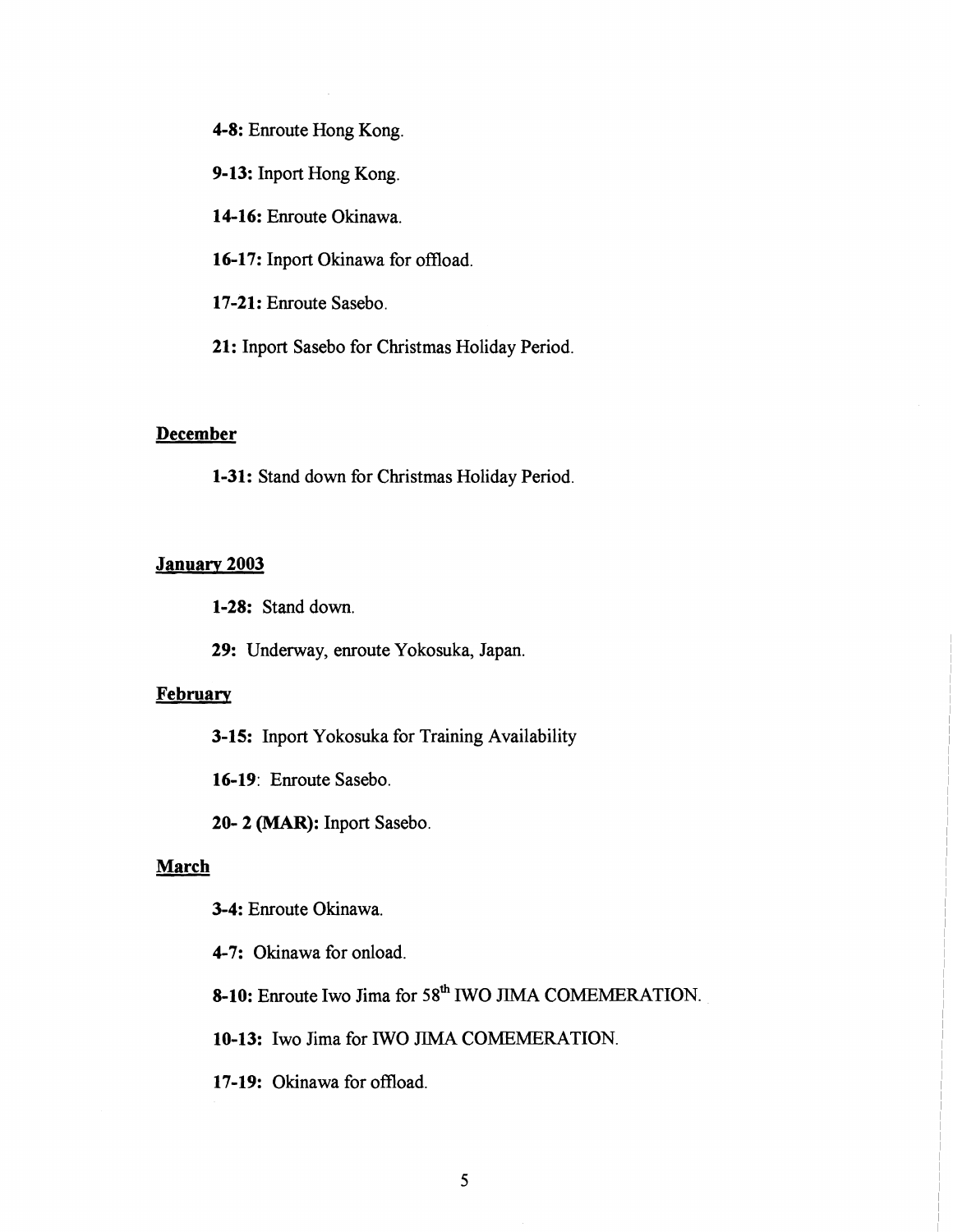20- 31 : Inport Sasebo.

#### III. **Narrative of maior events:**

In March of 2002, the current HARPERS FERRY crew was the crew of the USS GEMANTOWN (LSD-42). While onboard GERMANTOWN in the spring of 2002, crewmembers participated in a number of amphibious operations with the ESSEX Amphibious Ready Group (EARG). Blue-Green Operations with the **3** 1" Marine Expeditionary Unit began in mid March to build proficiency and increase battle readiness in joint operations. **RAMEX**  tested the Rolling Airframe Missile defense system capabilities of the various ships in the EARG. The exercise was a success, in part, due to the drones that were carried and launched by GERMANTOWN. SOCEX followed RAMEX as a certification exercise to ensure GERMANTOWN can carry out a variety of special warfare missions. Again, the crew reflected its professionalism and gained the necessary qualifications. At the beginning of April, GERMANTOWN was nationally tasked in support of OPERATION ENDURING FREEDOM to carry out amphibious operations in Basilan, Philippines. Naval Mobile Construction Battalion Unit Four and security elements fiom the **3 1'** Marine Expeditionary Unit were landed in a hostile environment in the largest onload/offload in LSD-49 class history.

Upon returning to Sasebo, a variety of inspections awaited the crew. Intermediate Assessment, Underway Demonstration and Final Evaluation Period were inspections that tested the response of watchstanders fiom damage control to main space engineering. All inspections were passed in preparations for hull swap with HARPERS FERRY at Pearl Harbor, Hawaii. Throughout the month of August, CTF-76 coordinated with COMPHIBGRU THREE as key

6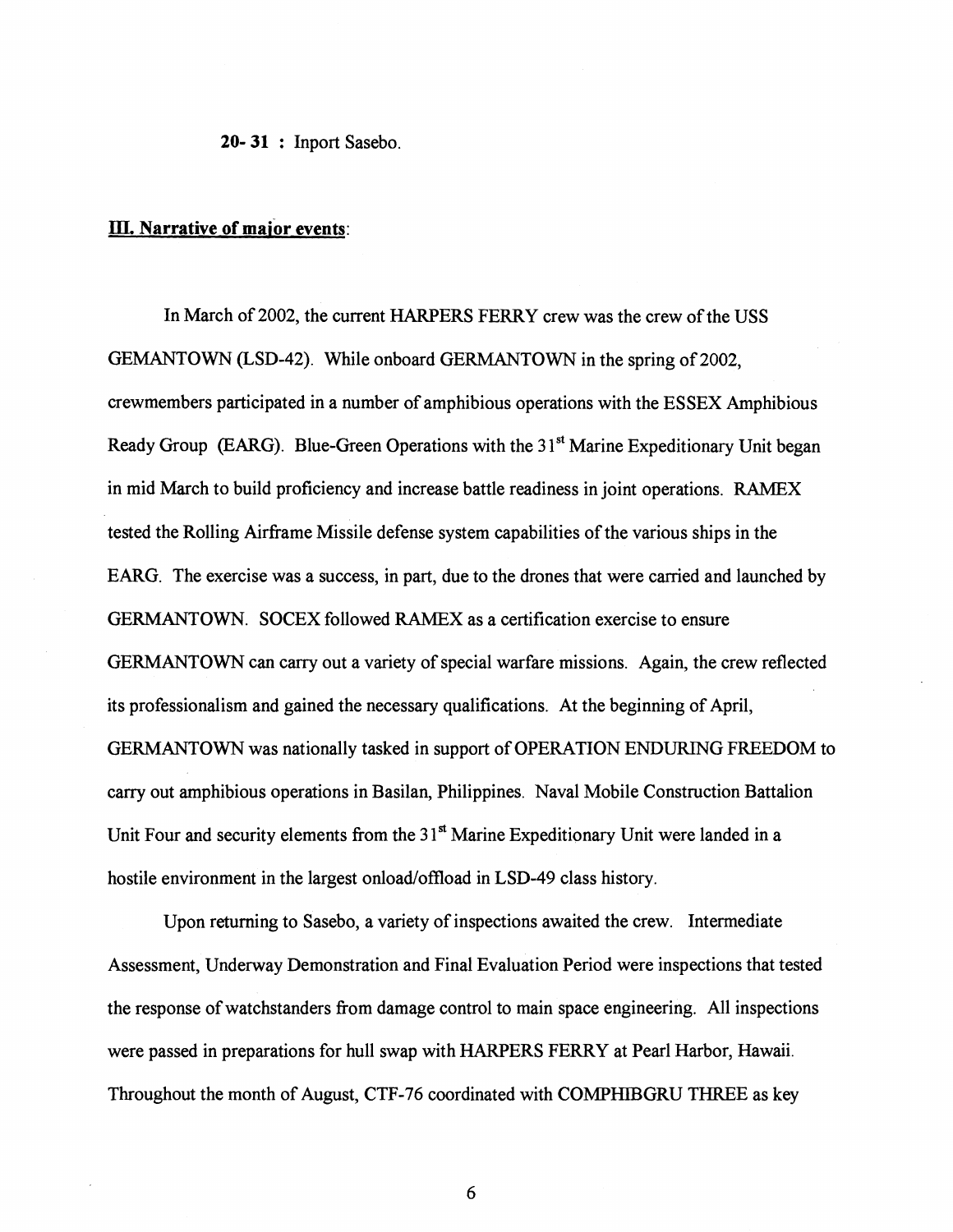events included familiarization underway periods for the two crews, an exchange-of-command ceremony, and a safe-to-steam assessment were conducted by COMPHTBGRU THREE. On 16August 2002, the official exchange of command occurred, and after getting underway for a couple of days to get accustomed to their new ships, HARPERS FERRY departed Hawaii enroute to its new home port of Sasebo, Japan.

On September 4<sup>th</sup> 2002, HARPERS FERRY chopped into 7<sup>th</sup> Fleet ready for forwarddeployed operations. After a brief inport period, HARPERS FERRY began its fall underway schedule that included the onload of the **3** 1"' Marine Service Support (MSSG) Group in Okinawa, and a liberty port visit to Guam. HARPERS FERRY then departed to enroute Darwin, Australia for a port visit to prepare for HUMANITATRIAN ASSITANCE OPERATIONS EAST TIMOR.

During the operation, over 700 inhabitants in East Timor were given medical attention through a joint effort involving the CATF Surgeon, United States Service Support Group East Timor, and medical personnel from the U.S. Amy, Navy, and Air Force. Upon departing East Timor, HARPERS FERRY visited Hong Kong, where members of the crew were involved in many COMREL projects such as the Ronald McDonald House. After returning to Okinawa for an offload, HARPERS FERRY and her crew returned to Sasebo for Christmas Holiday Standown.

At the end of January, HARPERS FERRY left Sasebo enroute to Yokosuka, Japan for a training availability period. The crew attended training in many different areas such as firefighting, force protection, and fuels to help maintain the ship's battle readiness. HARPERS FERRY returned to Sasebo briefly before getting underway to Okinawa in preparations for the commemoration of the Battle of Iwo Jima. The entire ESSEX Amphibious Ready Group **(ARG)** 

7